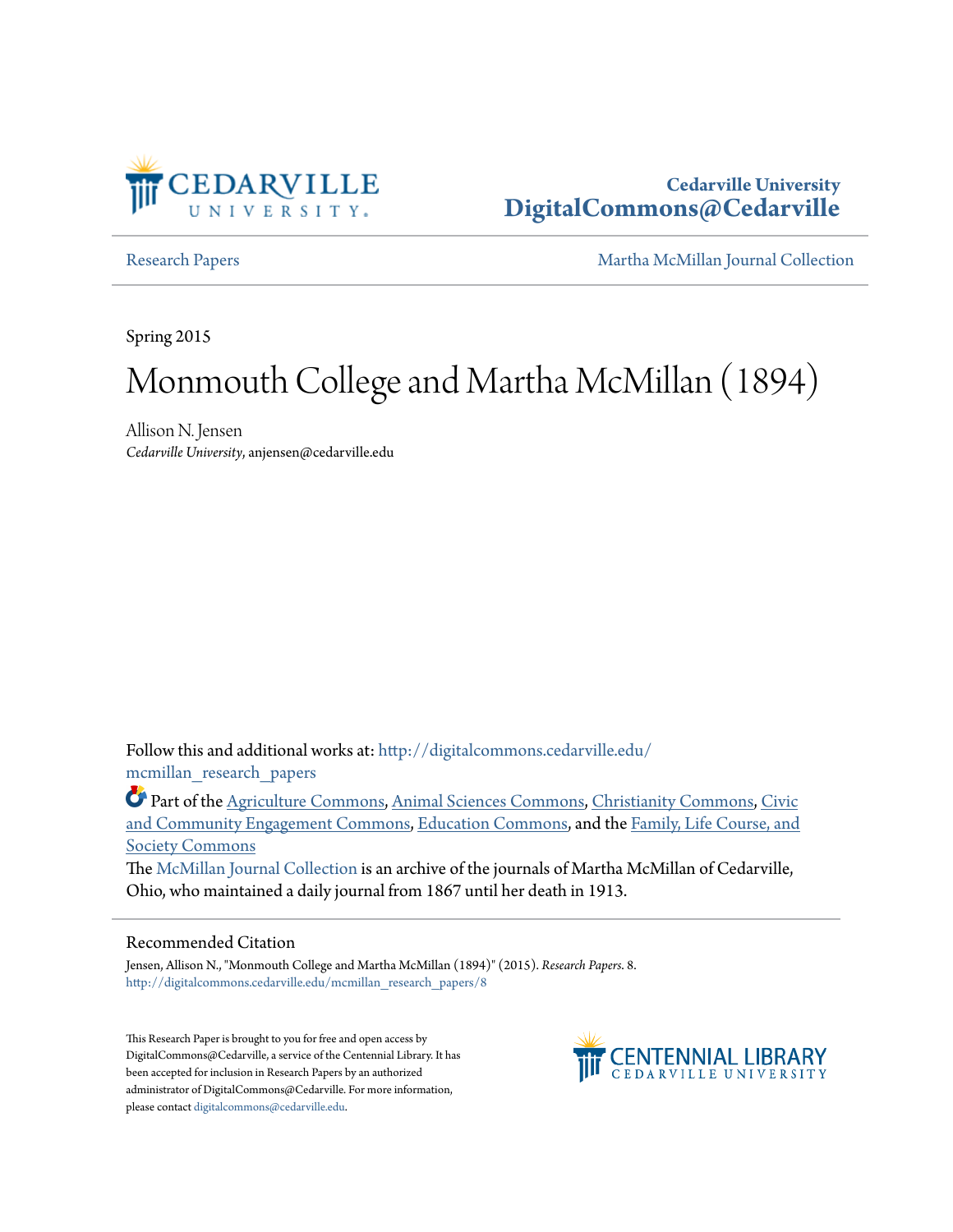#### Monmouth College and Martha McMillan (1894)

#### Allison Jensen

#### 2015

"I will not write on this page how sad and lonely I feel this night….The brightest day has its close—change and passing away is part of our belongings. Let even this inspire us to something nobler, better. How long I watched and waited for their coming home—but they have come and gone—and all has passed away just like a dream. And thus it is and ever will be." Martha McMillan wrote this entry on Wednesday June 20<sup>th</sup>, 1894 at the end of an event-filled day. This entry is a rare expression of the tension she feels between her desire for her children to live an upstanding, profitable life and the loneliness she experiences when they leave home. During 1894, her sons, Fred and Homer, were attending Monmouth College in Illinois, approximately four hundred and fifty miles from Cedarville. This distance made travel to and from home an infrequent occurrence, though travel was possible by train. As mentioned in earlier journals, McMillan intentionally set an example for how to live the Christian life and instructed her children in the Bible, both in the home and at Sunday School. By 1894, most of her children are venturing into the world to gain knowledge outside of the home and "either bless or curse the earth," as she writes on September 23<sup>rd</sup>, 1894. Martha McMillan's influence extends beyond the home and Cedarville, Ohio; her ideas and instruction are shared with others through her children's education at Monmouth College.

Monmouth College was originally founded in 1853 as an academy before it become a university in 1856. The location was chosen based on several factors: agriculture, proximity to water, and transportation. The rich, dark soil of Northern Illinois is ideal for farming, and the town of Monmouth is not far from the Mississippi River. Most significantly, the new railroad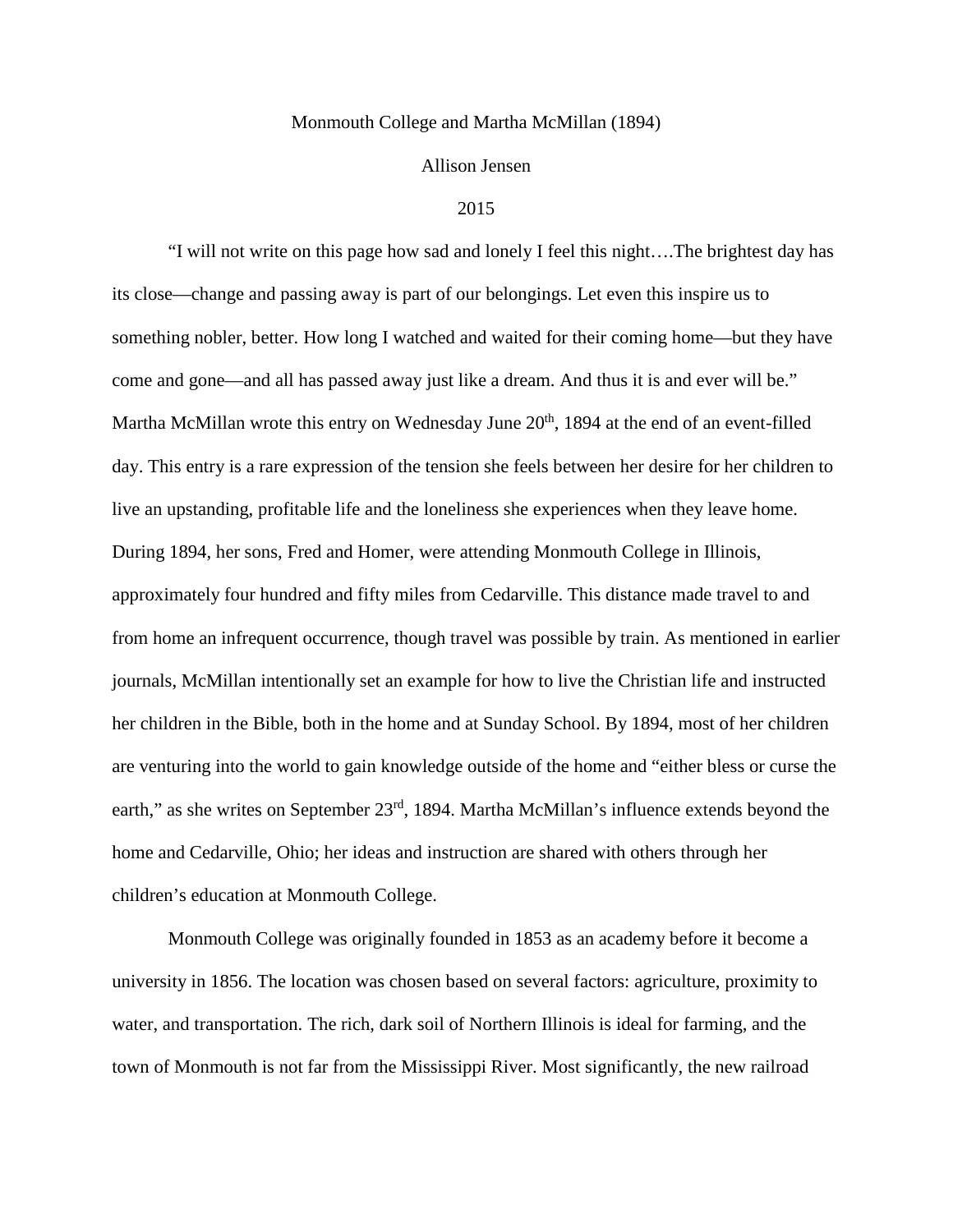would run directly through Monmouth, making the college easily accessible to those who lived far from the small town. In the 1894 *Ravelings*, the editors write, "Monmouth College…is characterized by a spirit of Loyalty to its own and Liberality to others. Its sphere is the Church, the Community, and the World" (Wishart 9). The college was founded by Presbyterians, including influential pastors from Ohio. The college's first president, Reverend David Alexander Wallace, was raised in Guernsey County, Ohio, and he graduated from Miami University before helping found Monmouth in 1856. The diverse nature of the college's founders upholds its purpose for reaching "the Church, the Community, and the World." The founders used their Presbyterian background to establish an educational institution that bolstered a small community to educate young men and women from within and beyond the community, and these young scholars would take their knowledge home and into the broader world.

Fred and Homer McMillan both attended Monmouth College in 1894. Fred was a freshman, and Homer was enrolled in the preparatory program (*Thirty-Eight* 60-61). During his freshman year, Fred joined the editorial board for *Ravelings* as the business manager, and he also played baseball (Wishart 3 and 93-94). Additionally, he and Homer participated in the Casino Club (42). Homer was the class president, and he wrote an article for *Ravelings* (27). Furthermore, this volume of *Ravelings* implies that Fred was mildly well-known on campus, and his knowledge of the Bible becomes a joke in this publication. On page 128, Fred is considered a "standard authority" on "Bible references." This volume of *Ravelings* shows that Fred and Homer have gained identities outside of the McMillan farm while still holding onto their background. Martha raised them with the habit of going to church and reading the Bible while learning about Christ at home, and Fred was known for this education. This document also shows that Fred and Homer found a home outside of the life they knew on the McMillan farm in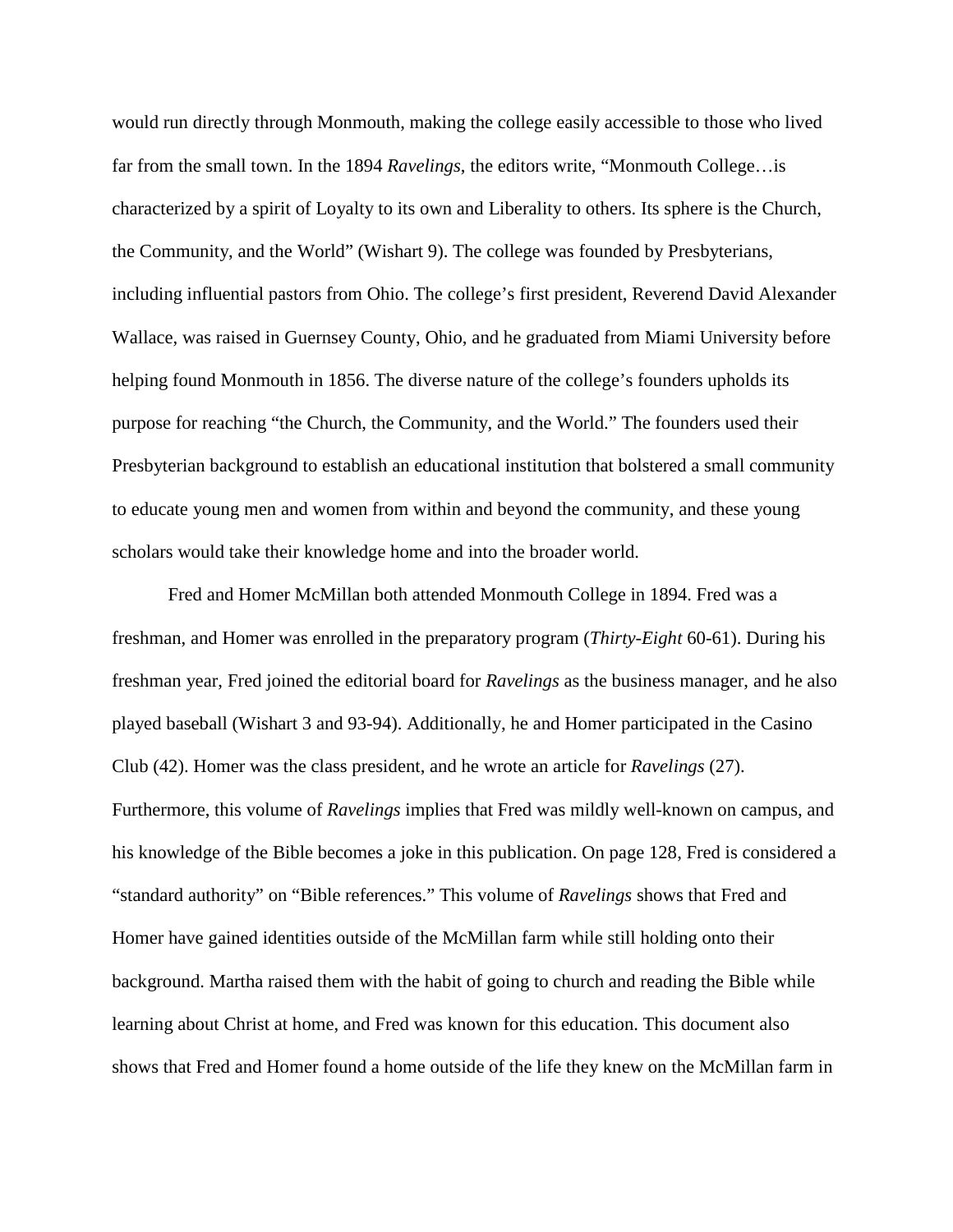Ohio. They were given the opportunity to interact with those who grew up in different areas of the country with different ideas. One of these individuals was Charles F. Wishart, who would go on to be the president of Wooster College in Ohio. Fred worked with Wishart on the editorial board of *Ravelings*; surely the mingling of ideas occurred during the editorial process. As a result, Martha mentions her disillusionment with Fred's work at Monmouth on July  $2<sup>nd</sup>$ , 1894: "This afternoon Fred told us all good bye and Mr. Mc took him to Springfield—he expects to go on the…train to Monmouth—to get ready for his 'work.'" She has prepared him for his role at Monmouth, but she does not understand his work, nor does she seem enthusiastic about his departure. His identity at Monmouth clashed with her expectations for him as her son.

On September 23rd, 1894, Martha McMillan recalls these words from Reverend Morton's sermon: "The home life after all is the true life. A man's life at home always reveals his true character. We should walk wisely at home because of our influence and our responsibility, and because there are streams that flow from the home that will either bless or curse the earth. The seeds that are producing such a glorious harvest were cultivated in the home." This passage reflects one of her goals, as established in her earlier journals. In addition to her duties as a wife and her individual preferences, she strove to be a good mother and raise her children with a knowledge of the Bible and a love for Christ through their attendance at church and their education at home. She recognizes her own influence in their lives, and Reverend Morton's sermon echoes her own sentiments: the home is the origin of children who will either bless or curse the earth, depending on how they were raised and the habits they develop. This tension between loneliness and a feeling of success manifests itself through Fred's education at Monmouth, where he finds a sense of personal identity through *Ravelings* and his interactions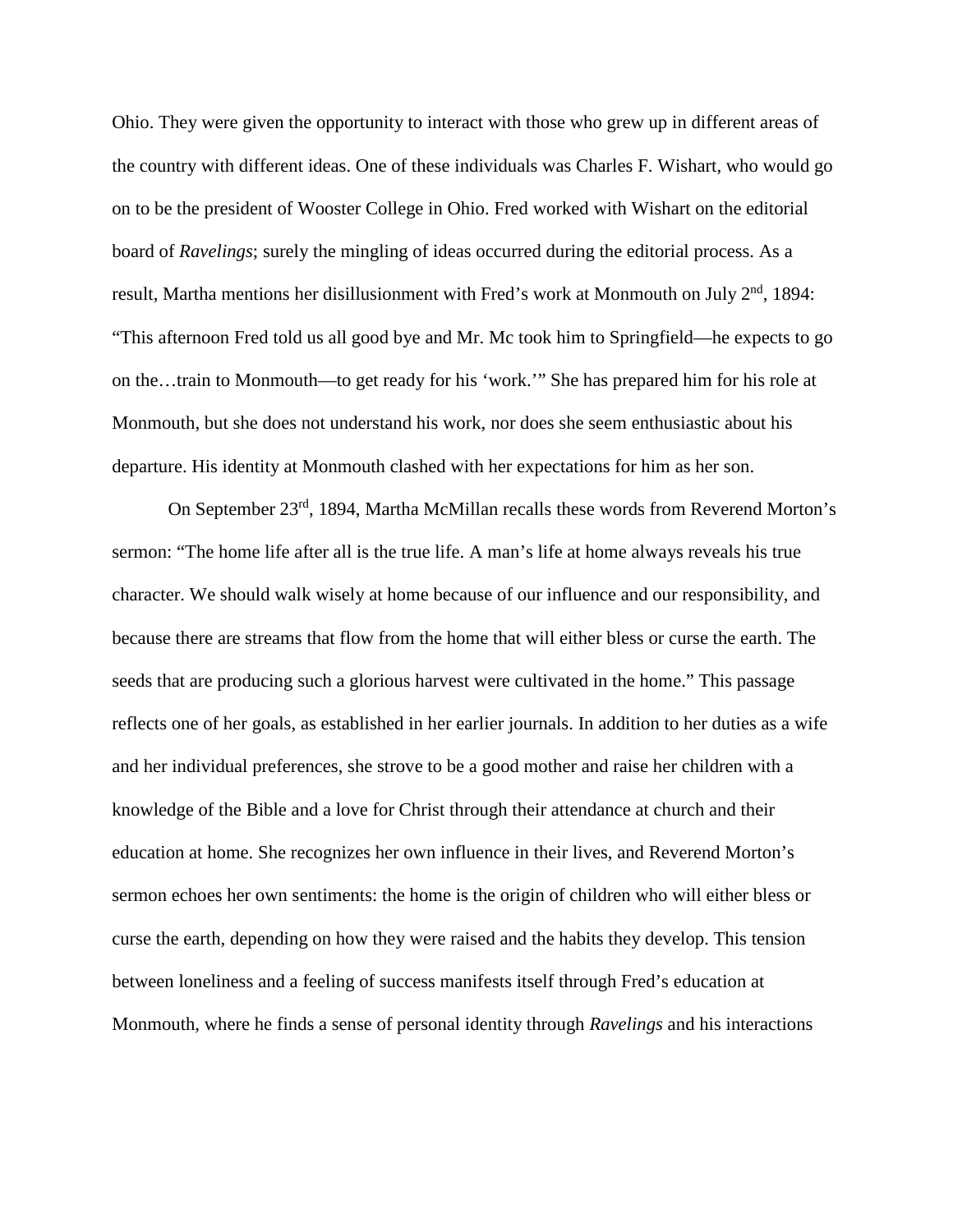with other students. As a result, Martha's journal entries take on an air of sadness and a sense of loss. She no longer knows her children as she did when they remained at home.